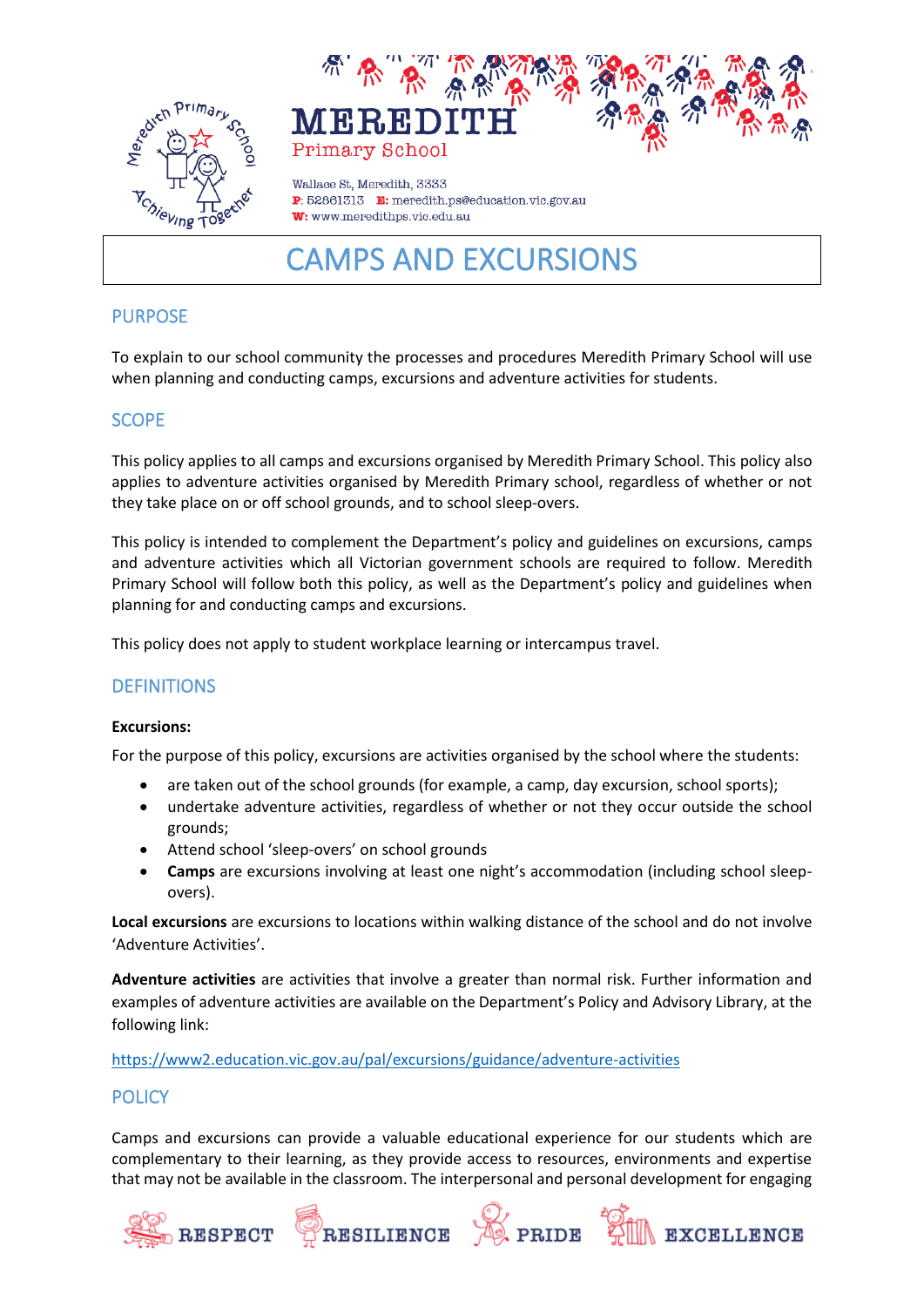in outdoor education and other camp related experiences value add to that of the classroom environment.

For all camps and excursions, including adventure activities, our school will follow the Department's Policy and Advisory Library: [Excursions.](https://www2.education.vic.gov.au/pal/excursions/policy)

#### Planning process for camps and excursions

All camps and excursions will comply with Department planning requirements.

Part of this planning process includes conducting risk assessments, to ensure that reasonable steps are taken to minimise the risks associated with each proposed camp or excursion. Meredith Primary school's risk assessment will include consideration of arrangements for supervision of students and consideration of the risk of bushfire activity in the excursion location. In the event of a Code Red Day being announced, excursions or camp activities in effected locations will be cancelled or rescheduled. Planning will also cover arrangements for cancelling, recalling or altering the camp or excursion for any other reason.

Meredith Primary School is committed to ensuring students with additional needs are provided with an inclusive camps and excursions program and will work with families during the planning stage, as needed, to support all students' attendance and participation in camp and excursion activities.

In cases where a camp or excursion involves a particular class or year level group, the Organising Teacher will ensure that there is an alternative educational program available and appropriate supervision for those students not attending the camp or excursion.

#### Supervision

Meredith Primary School follows the Department's guidelines in relation to supervision of students during excursions and camps.

All excursion staff (including parent volunteers) will be familiar with supervision requirements and the specific procedures for dealing with emergencies on each camp and excursion.

All school staff will be aware that they retain overall responsibility for the supervision and care of students throughout all camps and excursions (including adventure activities), regardless of whether or not external providers are managing the activity.

#### Parent volunteers

Parents may be invited to assist with camps and excursions. School staff will notify parents/carers of any costs associated with attending. School staff are in charge of camps and excursions and parent/carer volunteers are expected to follow teachers' instructions. When deciding which parents/carers will attend, the Organising Teacher will take into account: any valuable skills the parents/carers have to offer (e.g. bus licence, first aid etc.) and the special needs of particular students.

#### Volunteer and external provider checks

Meredith Primary School requires all parent or carer camp or excursion volunteers and all external providers working directly with our students to have a current Working with Children Check card. [For

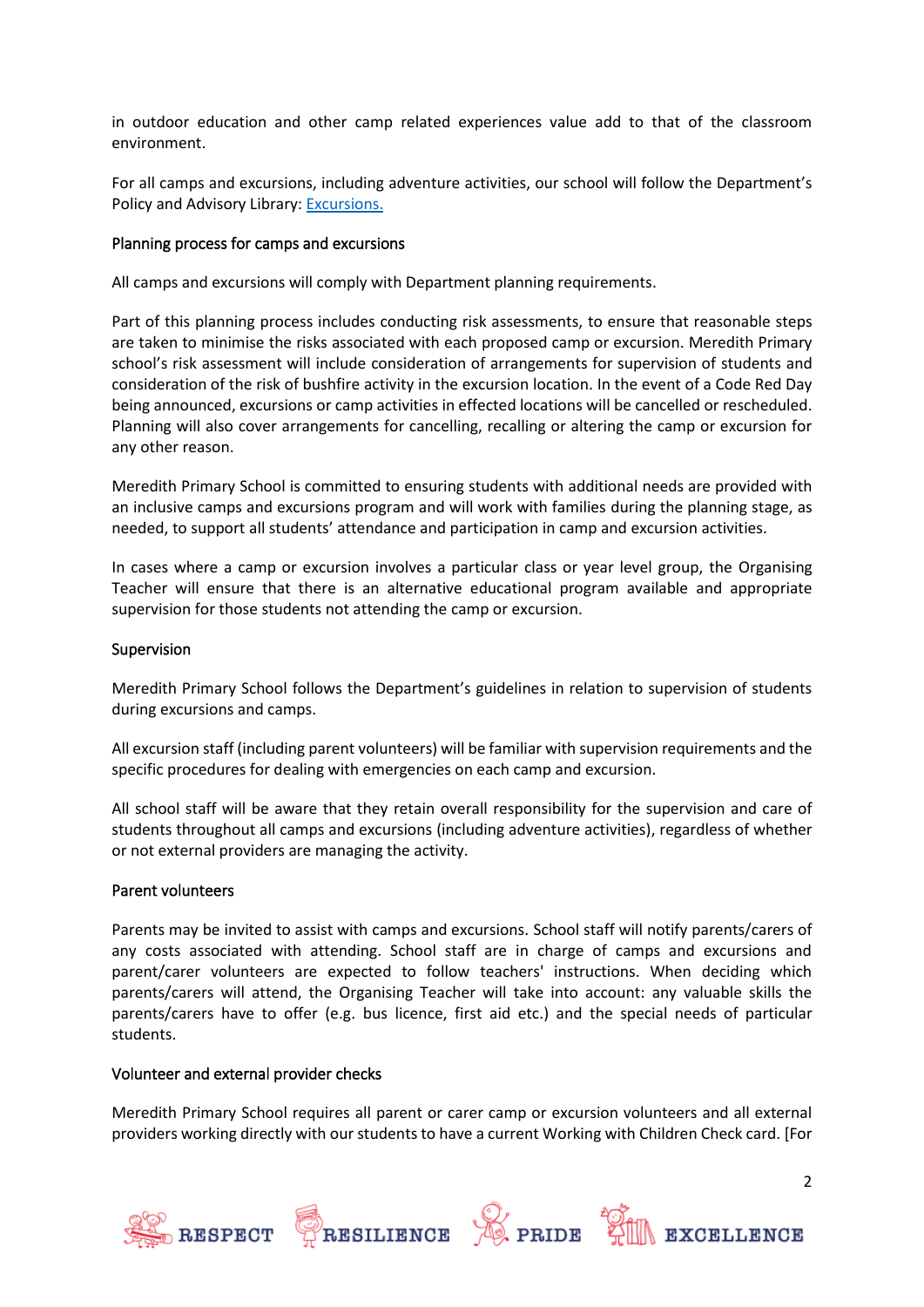more information about when a WWC Clearance is required, see [Volunteers page](https://edugate.eduweb.vic.gov.au/edrms/keyprocess/cp/SitePages/SchoolPoliciesDetail.aspx?CId=88) on the School website.

#### Parent/carer consent

For all camps and excursions, other than local excursions, Meredith Primary School will provide parents/carers with a specific consent form outlining the details of the proposed activity. Meredith Primary School uses COMPASS to inform parents about camps and excursions and to seek their consent **OR** informs parents about school camps and excursions by placing a note in student bags and asking parents/carers to return the part of the note that asks for parents/carers signature confirming they consent to their child's participation. Parents/carers are encouraged to contact the school to discuss any questions or concerns that they or their child may have with a proposed camp or excursion.

For local excursions, Example School will provide parents and carers with an annual Local Excursions consent form at the start of each school year or upon enrolment if students enrol during the school year. Example School will also provide advance notice to parents/carers of an upcoming local excursion through [insert applicable notification method: email/online parent communication tool/a note home in the student's bag]. For local excursions that occur on a recurring basis (for example weekly outings to the local oval for sports lessons), Example School will notify parents once only prior to the commencement of the recurring event.

#### **Parent Payments for camps and excursions**

Most camps and excursions provided by Meredith Primary School enhance and broaden the schooling experience of our students but are not a mandatory component of our curriculum. These activities are provided on a user-pays basis in accordance with the Department's Parent Payments Policy.

Consent forms will have clearly stated payment amounts and finalisations dates, and families will be given sufficient time to make payments.

Students who have not finalised payment by the required date for camps and excursions provided on a user pays basis will not be able to attend unless the Principal determines exceptional circumstances apply.

Where a camp or excursion is provided as part of the standard curriculum requirements, parents may be invited to make a voluntary contribution but all students will be able to attend regardless of whether their parents contribute.

#### **Financial Help for Families**

Meredith Primary School will make all efforts to ensure that students are not excluded for financial reasons. Families experiencing financial difficulty are invited to discuss alternative payment arrangements with the Business Manager and Principal. The Business Manager and Principal can also discuss family eligibility for the Department's Camps, Sports and Excursions Fund (CSEF), which provides payments for eligible students to attend school activities, including camps and excursions. Applications for the CSEF are open to families holding a valid means-tested concession card or temporary foster parents and are facilitated by the school. Further information about the CSEF and the application form are available a[t Camps, Sports and Excursions Fund.](https://www2.education.vic.gov.au/pal/camps-sports-and-excursions-fund/policy)

**Refunds**









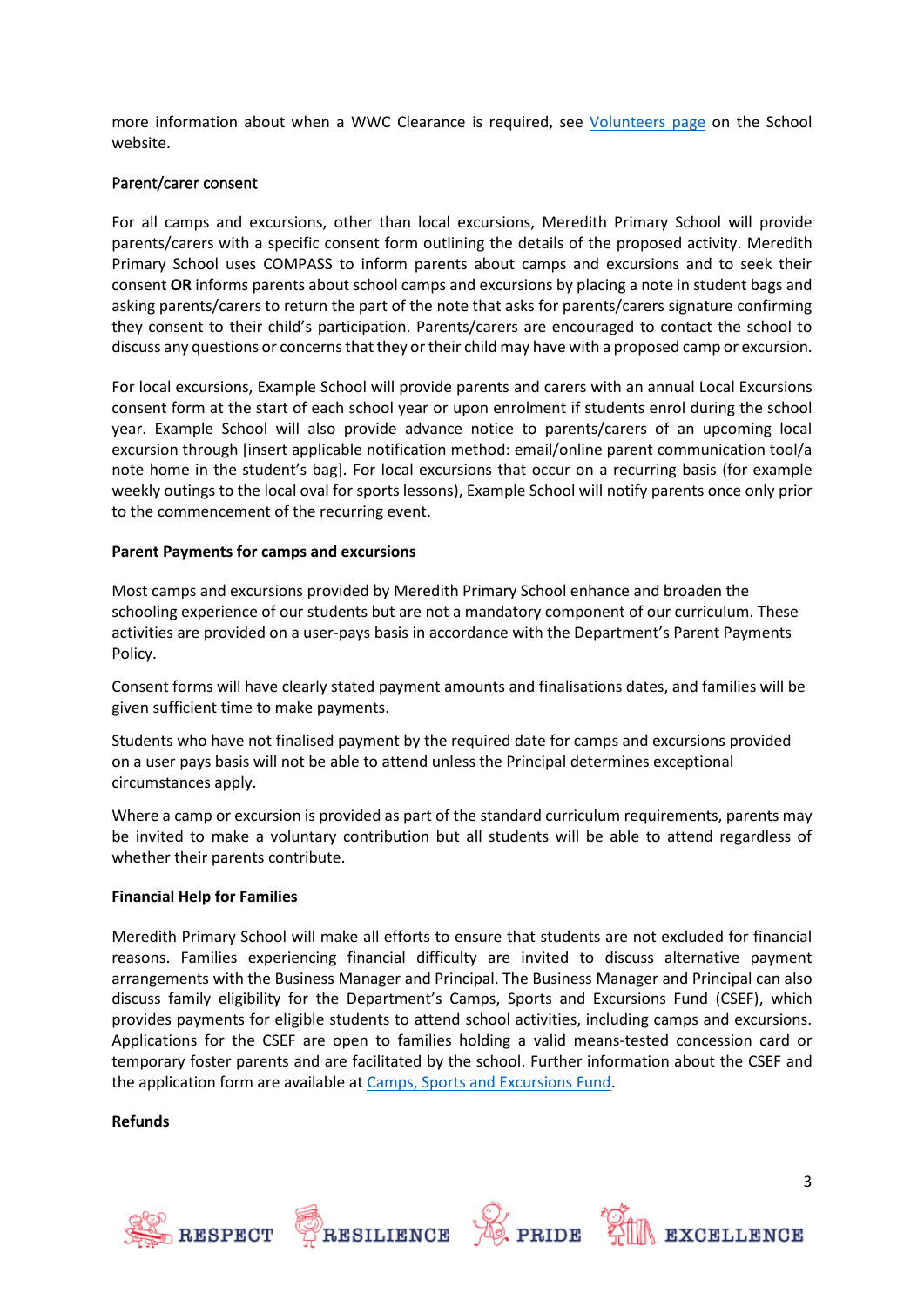If a camp or excursion is cancelled or altered by the school, or a student is no longer able to attend part or all of the camp or excursion, our school will consider requests for partial or full refunds of payments made by parents/carers on a case-by-case basis taking into account the individual circumstances. Generally we will not be able to refund payments made for costs that have already been paid where those funds have already been transferred or committed to a third party and no refund is available to the school. Where possible, we will provide information about refunds to parents/carers at the time of payment.

#### Student health

Parents and carers need to ensure the school has up-to-date student health information prior to camps and excursions. A member of staff will be appointed with responsibility for the health needs of the students for each camp/excursion. Teachers will administer any medication provided according to our *Medication* policy and the student's signed *Medication Authority Form*. To meet the school's obligations relating to safety, a first aid kit and mobile phone will be taken by teachers on all camps and excursions.

It is the responsibility of parents and carers to ensure their child/children are in good health when attending excursions and camps. If a student becomes ill during a camp and is not able to continue at camp it is the parent/carer's responsibility to collect them and cover any associated costs. If the Principal approves a student joining a camp late, transport to the camp is the parent/carer's responsibility.

#### Behaviour expectations

Students participating in camps and excursions are required to cooperate and display appropriate behaviour to ensure the camp or excursion is a safe, positive and educational experience for all students involved.

Parents/carers will be notified if their child is in danger of losing the privilege to participate in an excursion or camp due to behaviour that does not meet the standards of behaviour set out in the school's *Student Wellbeing and Engagement Policy* [INSERT other policies relevant to behaviour such as the *Student Code of Conduct* or *Bullying Prevention Policy*). The decision to exclude a student will be made by the Principal or Assistant Principal, in consultation with the Organising Teacher. Both the parent/carer and the student will be informed of this decision prior to the camp or excursion.

If on a camp or excursion the Teacher in Charge considers an individual student's behaviour does not meet required standards, then the Principal or their nominee may determine that a student should return home during the camp or excursion. In these circumstances the parent/carer is responsible for the collection of the student and any costs associated with this.

Disciplinary measures apply to students on camps and excursions consistent with our school's *Student Wellbeing and Engagement Policy, Student Code of Conduct* and *Bullying Prevention Policy*.

#### Electronic Devices

Students will not be permitted to bring electronic devices to camps or excursions except with prior approval from the Principal. The Principal will only approve students bringing electronic devices to a